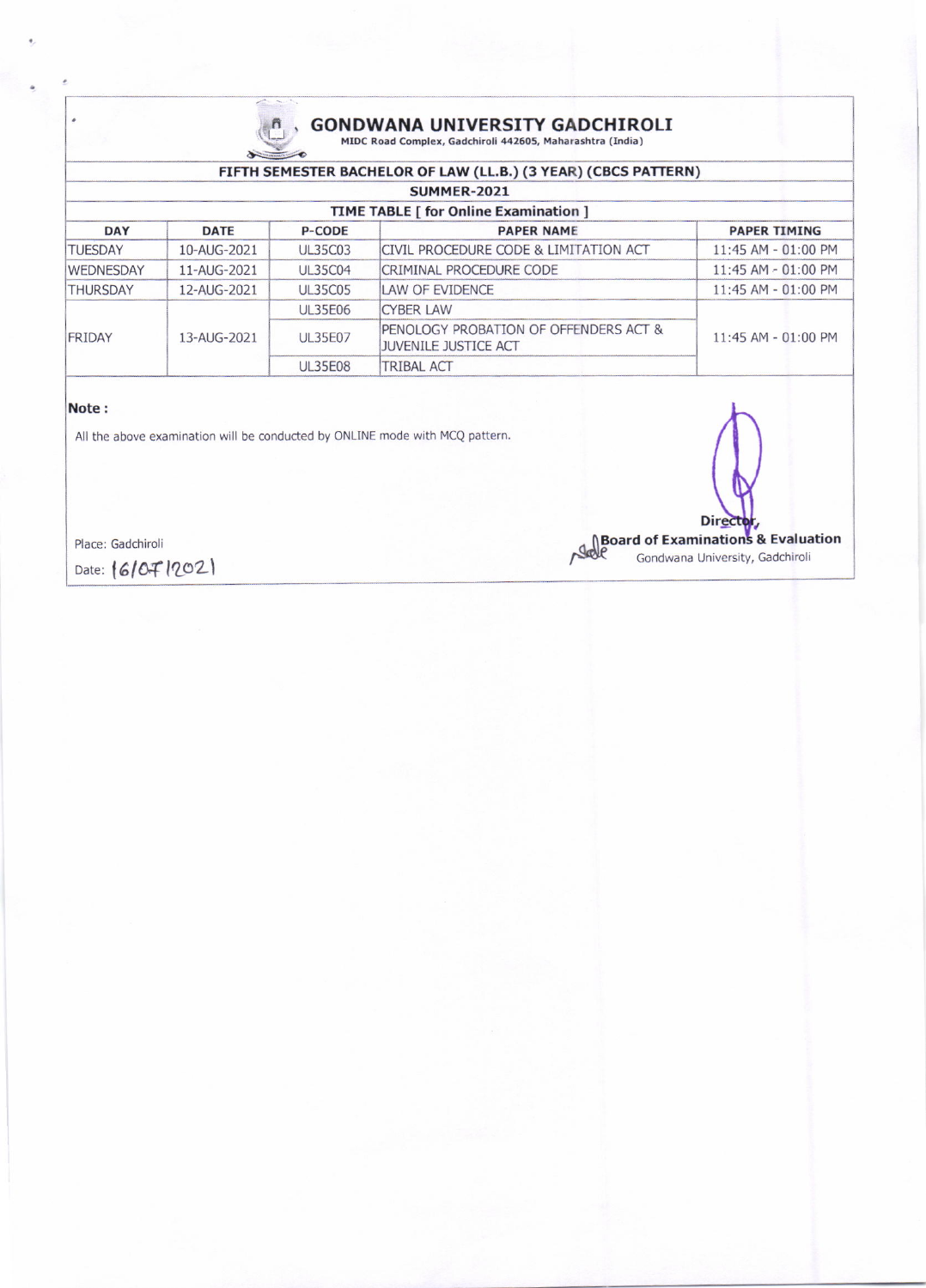

## (GONDWANA UNIVERSITY GADCHIROLI MIDC Road Complex, Gadchiroli 442605, Maharashtra (India)

| SIXTH SEMESTER BACHELOR OF LAW (LL.B.) (3 YEAR) (CBCS PATTERN) |             |                |                                 |                         |  |  |
|----------------------------------------------------------------|-------------|----------------|---------------------------------|-------------------------|--|--|
| SUMMER-2021                                                    |             |                |                                 |                         |  |  |
| <b>TIME TABLE [ for Online Examination ]</b>                   |             |                |                                 |                         |  |  |
| <b>DAY</b>                                                     | <b>DATE</b> | <b>P-CODE</b>  | <b>PAPER NAME</b>               | <b>PAPER TIMING</b>     |  |  |
| TUESDAY                                                        | 10-AUG-2021 | <b>UL36C04</b> | INTERPRETATION OF STATUS        | 03:15 PM - 04:30 PM     |  |  |
| <b>WEDNESDAY</b>                                               | 11-AUG-2021 | <b>UL36C03</b> | ENVIRONMENTAL LAW               | 03:15 PM - 04:30 PM     |  |  |
| <b>THURSDAY</b>                                                | 12-AUG-2021 | <b>UL36C05</b> | <b>INTELECTUAL PROPERTY LAW</b> | 03:15 PM - 04:30 PM     |  |  |
| FRIDAY                                                         | 13-AUG-2021 | <b>UL36E06</b> | LAW OF TAXATION                 |                         |  |  |
|                                                                |             | <b>UL36E07</b> | <b>HUMAN RIGHTS</b>             | $03:15$ PM - $04:30$ PM |  |  |
|                                                                |             | <b>UL36E08</b> | <b>WOMEN &amp; LAW</b>          |                         |  |  |

### Note :

All the above examination will be conducted by ONLINE mode with MCQ pattern.

Place: Gadchiroli Date: 16/07/2021

Director,

**Board of Examinations & Evaluation**<br>Sale Gondwana University, Gadchirol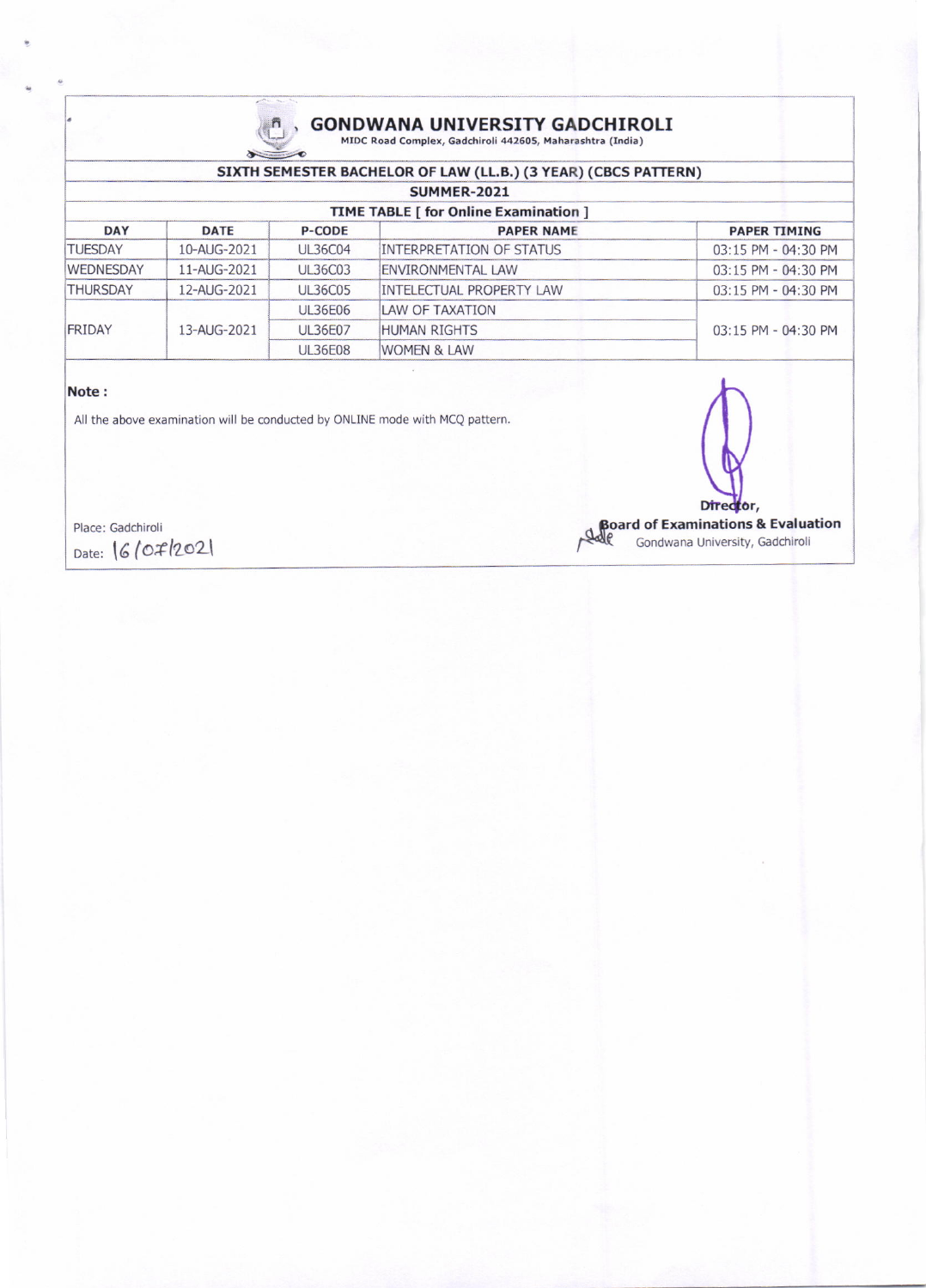

## **GONDWANA UNIVERSITY GADCHIROLI** MIDC Road Complex, Gadchiroli 442605, Maharashtra (India)

### FIFTH SEMESTER BACHELOR OF LAW (LL.B.) (5 YEAR) (CBCS PATTERN)

| SUMMER-2021                                  |             |                |                            |                         |  |
|----------------------------------------------|-------------|----------------|----------------------------|-------------------------|--|
| <b>TIME TABLE [ for Online Examination ]</b> |             |                |                            |                         |  |
| <b>DAY</b>                                   | <b>DATE</b> | <b>P-CODE</b>  | <b>PAPER NAME</b>          | <b>PAPER TIMING</b>     |  |
| <b>TUESDAY</b>                               | 10-AUG-2021 | <b>UL55C02</b> | CONSTITUTIONAL LAW-II      | 01:30 PM - 02:45 PM     |  |
| <b>WEDNESDAY</b>                             | 11-AUG-2021 | <b>UL55F01</b> | <b>LEGAL LANGUAGE</b>      | $01:30$ PM - $02:45$ PM |  |
| <b>THURSDAY</b>                              | 12-AUG-2021 | <b>UL55C03</b> | FAMILY LAW-I (HINDU LAW)   | $01:30$ PM - $02:45$ PM |  |
| FRIDAY                                       | 13-AUG-2021 | <b>UL55C06</b> | <b>HISTORY-V</b>           |                         |  |
|                                              |             | <b>UL55C07</b> | <b>ECONOMICS-V</b>         | $01:30$ PM - $02:45$ PM |  |
|                                              |             | <b>UL55C08</b> | PHILOSOPHY-V               |                         |  |
| <b>SATURDAY</b>                              | 14-AUG-2021 | <b>UL55C05</b> | LAW OF CRIMES              | 01:30 PM - 02:45 PM     |  |
| <b>TUESDAY</b>                               | 17-AUG-2021 | <b>UL55C04</b> | FAMILY LAW-II (MUSLIM LAW) | 01:30 PM - 02:45 PM     |  |

#### Note:

All the above examination will be conducted by ONLINE mode with MCQ pattern.

Director,

Board of Examinations & Evaluation<br>
Salle Gondwana University, Gadchiroli

Place: Gadchiroli Date: 16/07/2021